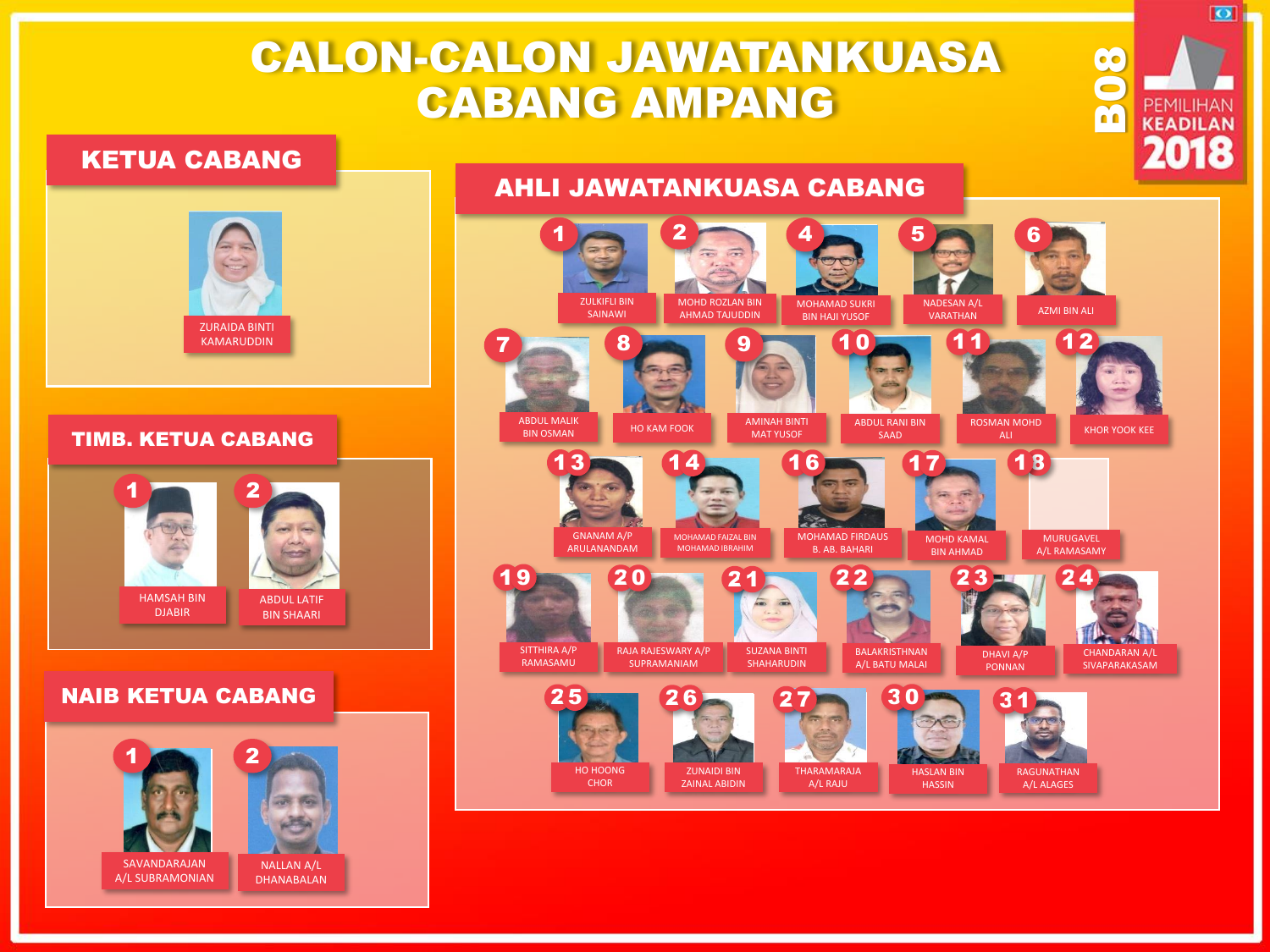# CALON-CALON JAWATANKUASA AMK CABANG AMPANG

#### KETUA AMK CABANG



#### TIMB. KETUA AMK CABANG



#### NAIB KETUA AMK CABANG



### AHLI JAWATANKUASA AMK CABANG



B08

 $\overline{\bullet}$ 

PEMILIHAN **KEADILAN** 2018